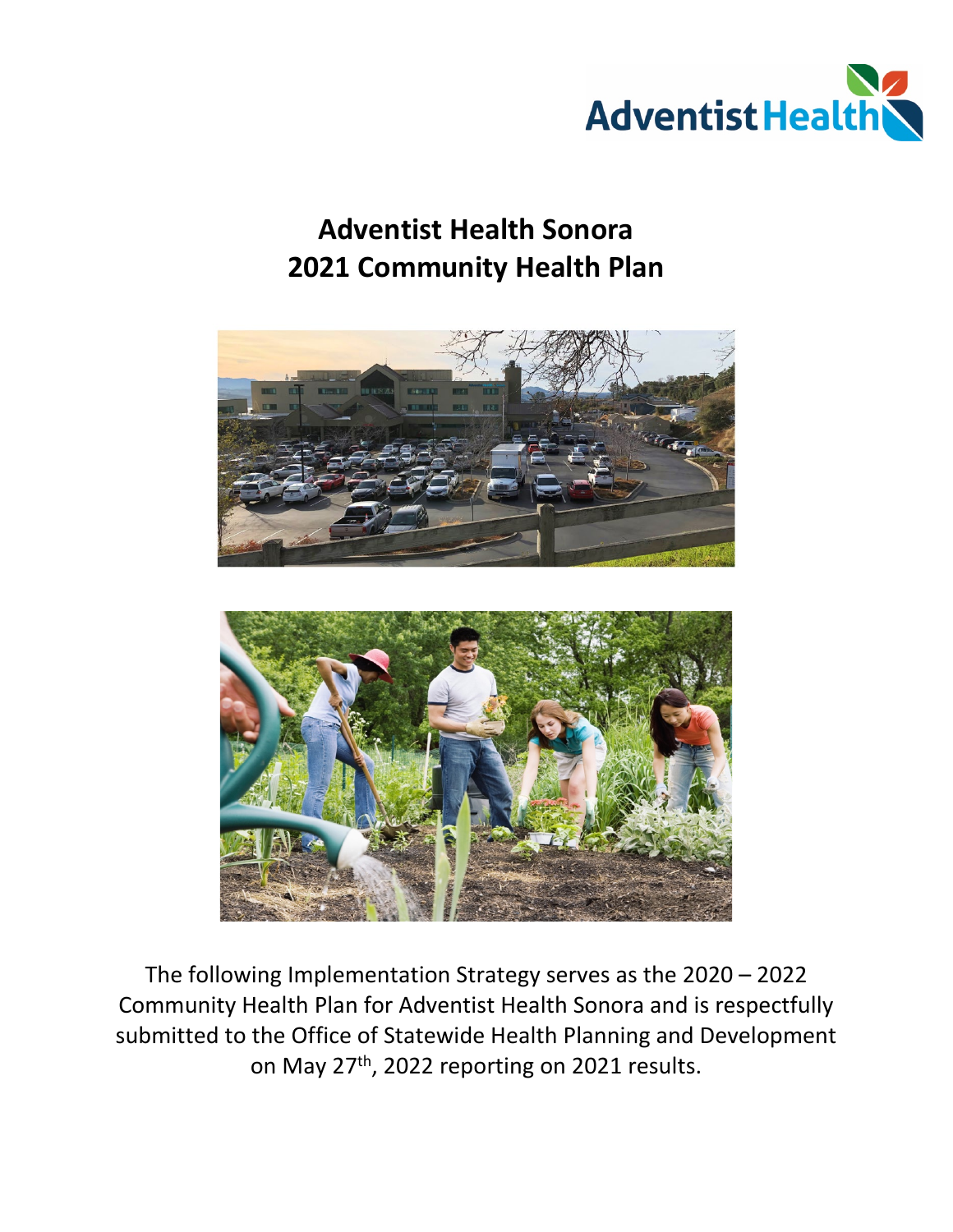

# Executive Summary

### Introduction & Purpose

Adventist Health Sonora is pleased to share its Community Health Implementation Strategy. This follows the development of its 2019 Community Health Needs Assessment (CHNA) in accordance with requirements in the Affordable Care Act and IRS 990 Schedule H and approved by the Adventist Health Board of Directors on October 17, 2019.

After a thorough review of the health status in our community through the Community Health Needs Assessment (CHNA), we identified areas that we could address using our resources, expertise and community partners. Through these actions and relationships, we aim to empower our community and fulfill our mission of "living God's love by inspiring health, wholeness and hope."

The results of the CHNA guided the creation of this document and aided us in how we could best provide for our community and the vulnerable among us. This Implementation Strategy summarizes the plans for Adventist Health Sonora to develop and collaborate on communitybenefit programs that address prioritized health needs identified in its 2019 CHNA. Adventist Health Sonora has adopted the following priority areas for our community health investments.

#### **Prioritized Health Needs – Planning to Address**

- 1. Health Priority #1: Access to Health Care
- 2. Health Priority #2: Mental and Behavioral Health
- 3. Health Priority #3: Housing and Homelessness
	- 1. The County of Tuolumne has taken the lead in providing initiatives, services and resources in addressing this community need; therefore, Adventist Health Sonora is no longer planning to address this directly. However, AHSR will continue to provide support and resources as appropriate.
- 4. Health Priority #4: Chronic Disease

Building a healthy community requires multiple stakeholders working together with a common purpose. We invite you to explore how we intend to address health challenges in our community and partner to achieve change. More importantly, we hope you imagine a healthier region and work with us to find solutions across a broad range of sectors to create communities that define the well-being of people.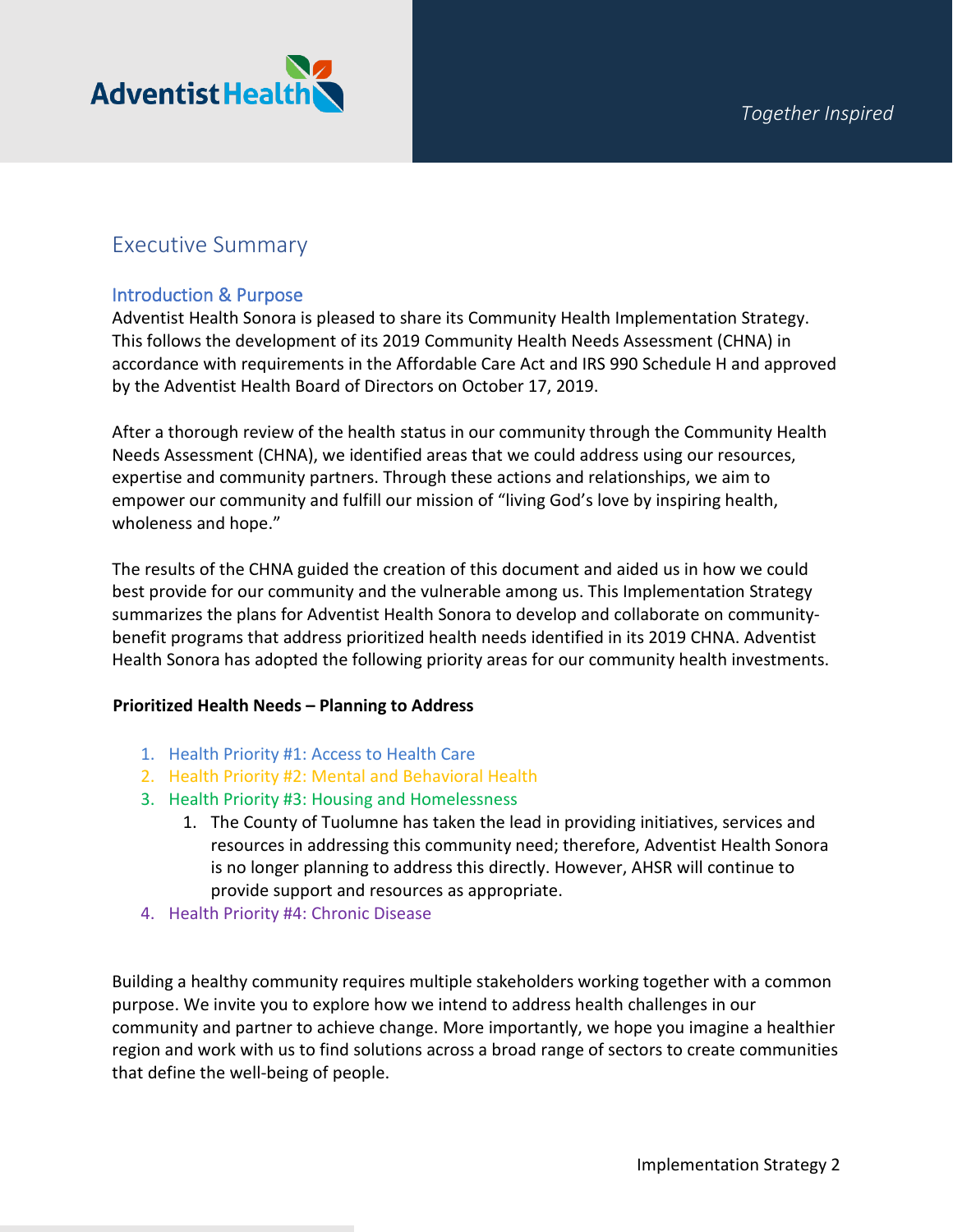

The purpose of the CHNA was to offer a comprehensive understanding of the health needs in Adventist Health Sonora's service area and guide the planning efforts to address those needs.

The significant health needs were identified through an analysis of secondary data and community input. These health needs were prioritized according to a set of criteria that included primary and secondary data sources. Secondary sources include publicly available state and nationally recognized data sources available at the zip code, county and state level. Health indicators for social and economic factors, health system, public health and prevention, and physical environment are incorporated. The top leading causes of death as well as conditions of morbidity that illustrate the communicable and chronic disease burden across Calaveras and Tuolumne counties are included. A significant portion of the data for this assessment was collected through a custom report generated through CARES Engagement Network CHNA (https://engagementnetwork.org/assessment/). Other sources include California Department of Public Health, County Health Rankings & Roadmaps, and California Environmental Protection Agency's Office of Environmental Health Hazard Assessment. When feasible, health metrics have been further compared to estimates for the state or national benchmarks, such as the Healthy People 2020 objectives.

Adventist Health Sonora worked to identify relevant key informants and topical focus groups to gather more insightful data and aid in describing the community. Key informants and focus groups were purposefully chosen to represent medically under-served, low-income, or minority populations in our community, to better direct our investments and form partnerships. On August 26, 2019, HC2 Strategies, Inc. facilitated a strategy meeting with the 2019 Community Health Needs Assessment Steering Committee to review the results of the CHNA and determine the top four priority needs that the Adventist Health Sonora will address over the next three years. To aid in determining the priority health needs, the 2019 Community Health Needs Assessment Steering Committee agreed on the criteria considered when deciding. The criteria listed recognize the need for a combination of information types (e.g., health indicators and primary data) as well as consideration of issues such as practicality, feasibility, and mission alignment. For further information about the process to identify and prioritize significant health needs, please refer to Adventist Health Sonora CHNA report at the following link:

<https://www.adventisthealth.org/about-us/community-benefit/>

# Adventist Health Sonora and Adventist Health

Adventist Health Sonora is an affiliate of Adventist Health, a faith-based, nonprofit integrated health system serving more than 80 communities on the West Coast and Hawaii.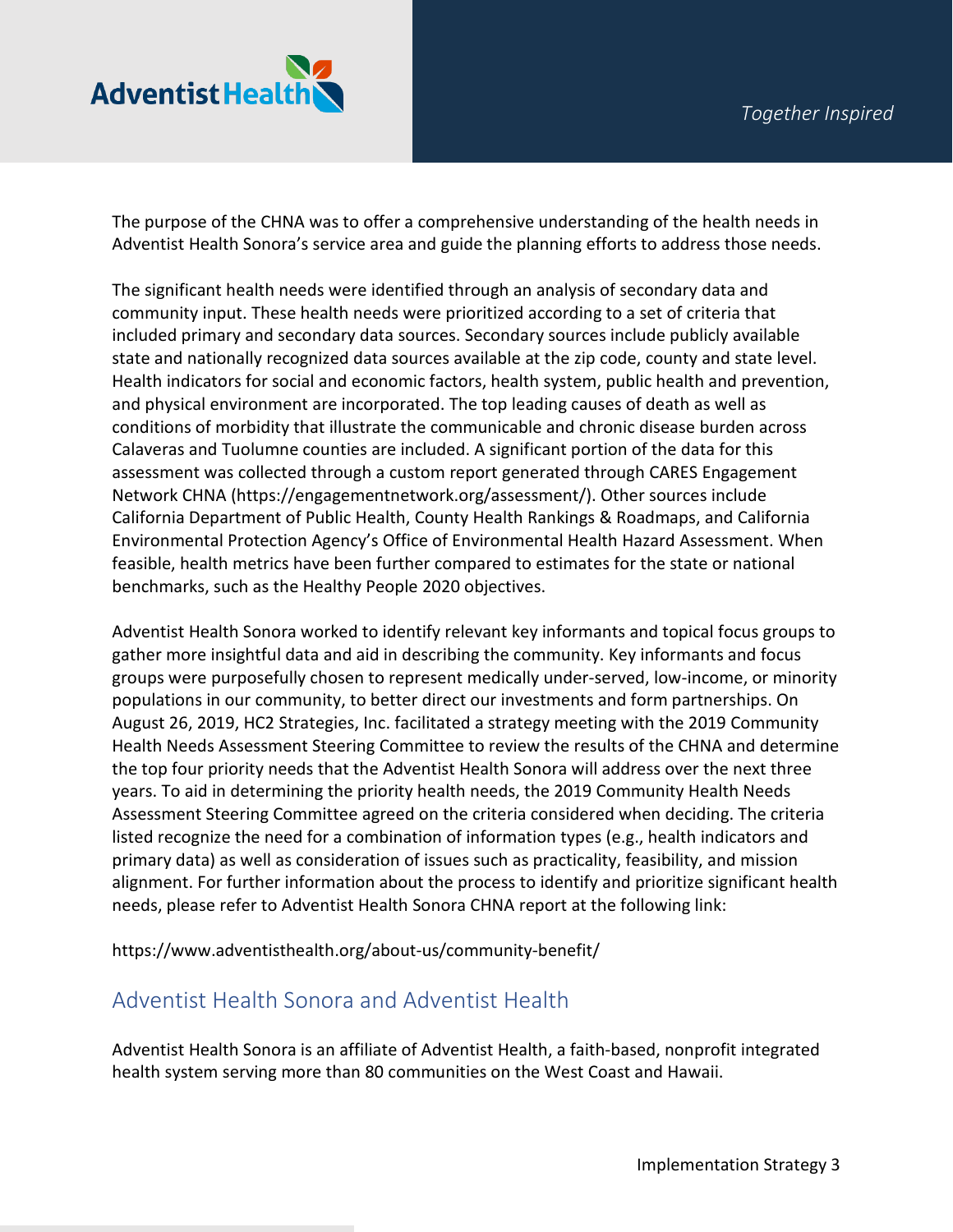

#### **Vision**

Adventist Health will be a recognized leader in mission focus, quality care and fiscal strength. Mission Statement

Living God's love by inspiring health, wholeness and hope.

#### Adventist Health Includes:

- 1. 23 hospitals with more than 3,600 beds
- 2. 290 clinics (hospital-based, rural health and physician clinics)
- 3. 15 home-care agencies and eight hospice agencies
- 4. Three retirement centers and one continuing-care retirement community
- 5. A workforce of 37,000, including associates, medical staff physicians, allied health professionals and volunteers

We owe much of our heritage and organizational success to the Seventh-day Adventist Church, which has long been a promoter of prevention and whole-person care. Inspired by our belief in the loving and healing power of Jesus Christ, we aim to bring physical, mental and spiritual health and healing to our neighbors of all faiths. Every individual, regardless of his/her personal beliefs, is welcome in our facilities. We are also eager to partner with members of all faiths to enhance the health of the communities we serve.

Our commitment to quality health care stems from our heritage, which dates to 1866 when the first Seventh-day Adventist healthcare facility opened in Battle Creek, Michigan. There, dedicated pioneers promoted the "radical" concepts of proper nutrition, exercise and sanitation. Early on, the facility was devoted to prevention as well as healing. They called it a sanitarium, a place where patients—and their families—could learn to be well. More than a century later, the health care system sponsored by the Seventh-day Adventist

Church circles the globe with more than 170 hospitals and more than 500 clinics, nursing homes and dispensaries worldwide. And the same vision to treat the whole person—mind, body and spirit—continues to provide the foundation for our progressive approach to health care.

# Summary of Implementation Strategies

### Implementation Strategy Design Process

Stakeholders from the 21 hospital facilities in the Adventist Health System were invited to participate in a Mission Integration Summit on September 26 and 27, 2019. During these two day-long events, participants were introduced to the 2019 Adventist Health Implementation Strategy Template. After the summit, each hospital was invited to participate in a series of technical assistance calls and consultation sessions with representatives from Adventist Health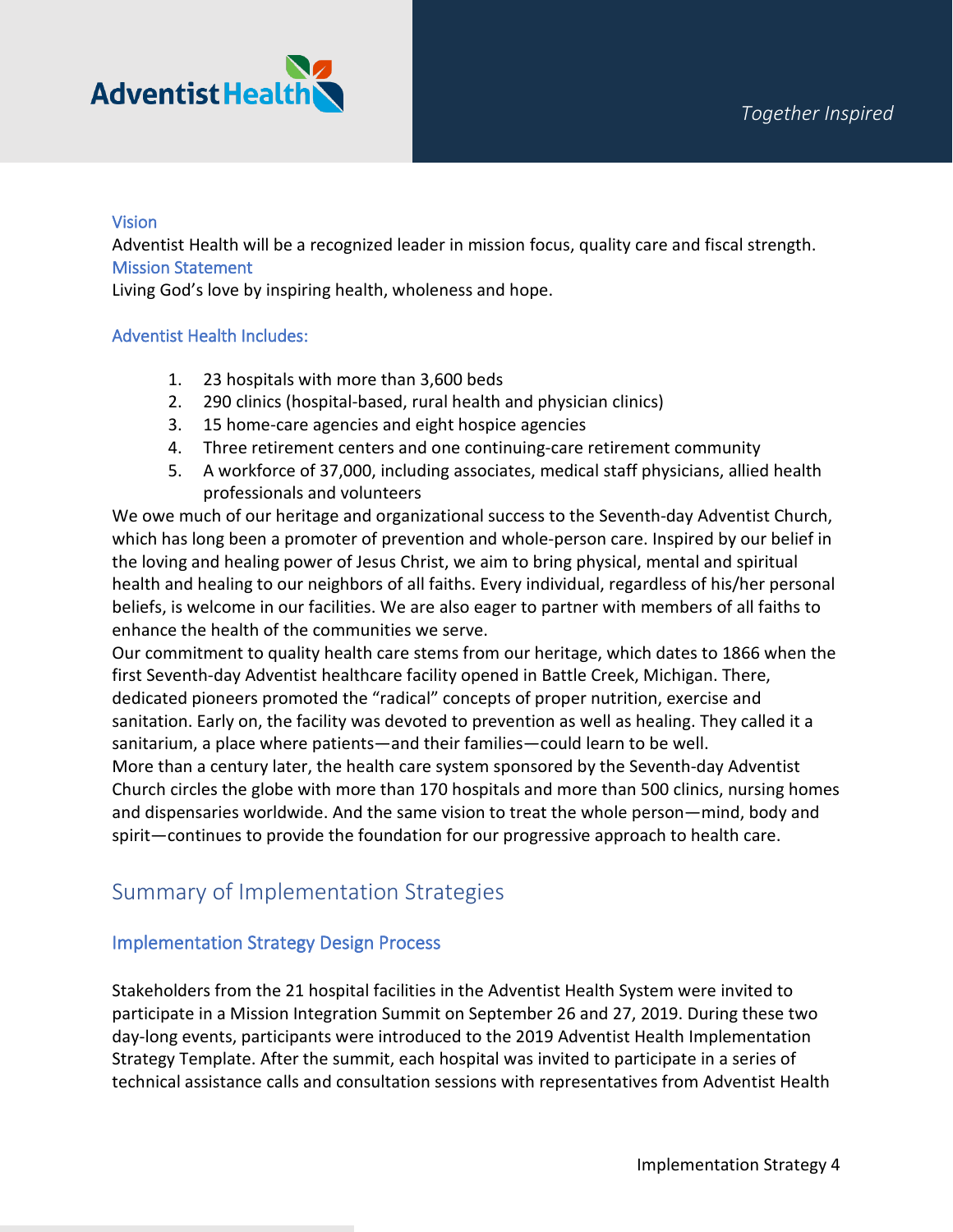

Community Integration and Conduent Health Communities Institute to further develop and refine their implementation strategy.

### Adventist Health Sonora Implementation Strategy

The implementation strategy outlined below summarizes the strategies and activities by Adventist Health Sonora to directly address the prioritized health needs. They include:

#### 1. Health Need 1: Access to Health Care

- Screenings and School-Based Sports Physicals
- Tuolumne County Health Fair
- Life Hope Centers
- Physician Recruiting
- 2. Health Need 2: Mental and Behavioral Health
	- Opioid Safety Coalition
	- Addiction Therapy Clinic
	- Prescription Drug Take-Back Days
	- Drug Store Project
	- Mental Health First Aid (MHFA) Trainings
	- TeenWorks Mentoring
	- Spiritual Roads
- 3. Health Need 3: Housing and Homelessness
	- (See Narrative)
- 4. Health Need 4: Chronic Disease
	- Freedom from Smoking Classes
	- Better Breathers Club
	- Pulmonary Rehabilitation Phase 3
	- Heart Walk
	- Ladies Night Out

The Action Plan presented below outlines in detail the individual strategies and activities Adventist Health Sonora will implement to address the health needs identified though the CHNA process. The following components are outlined in detail in the tables below: 1) actions the hospital intends to take to address the health needs identified in the CHNA, 2) the anticipated impact of these actions as reflected in the Process and Outcomes measures for each activity, 3) the resources the hospital plans to commit to each strategy, and 4) any planned collaboration to support the work outlined.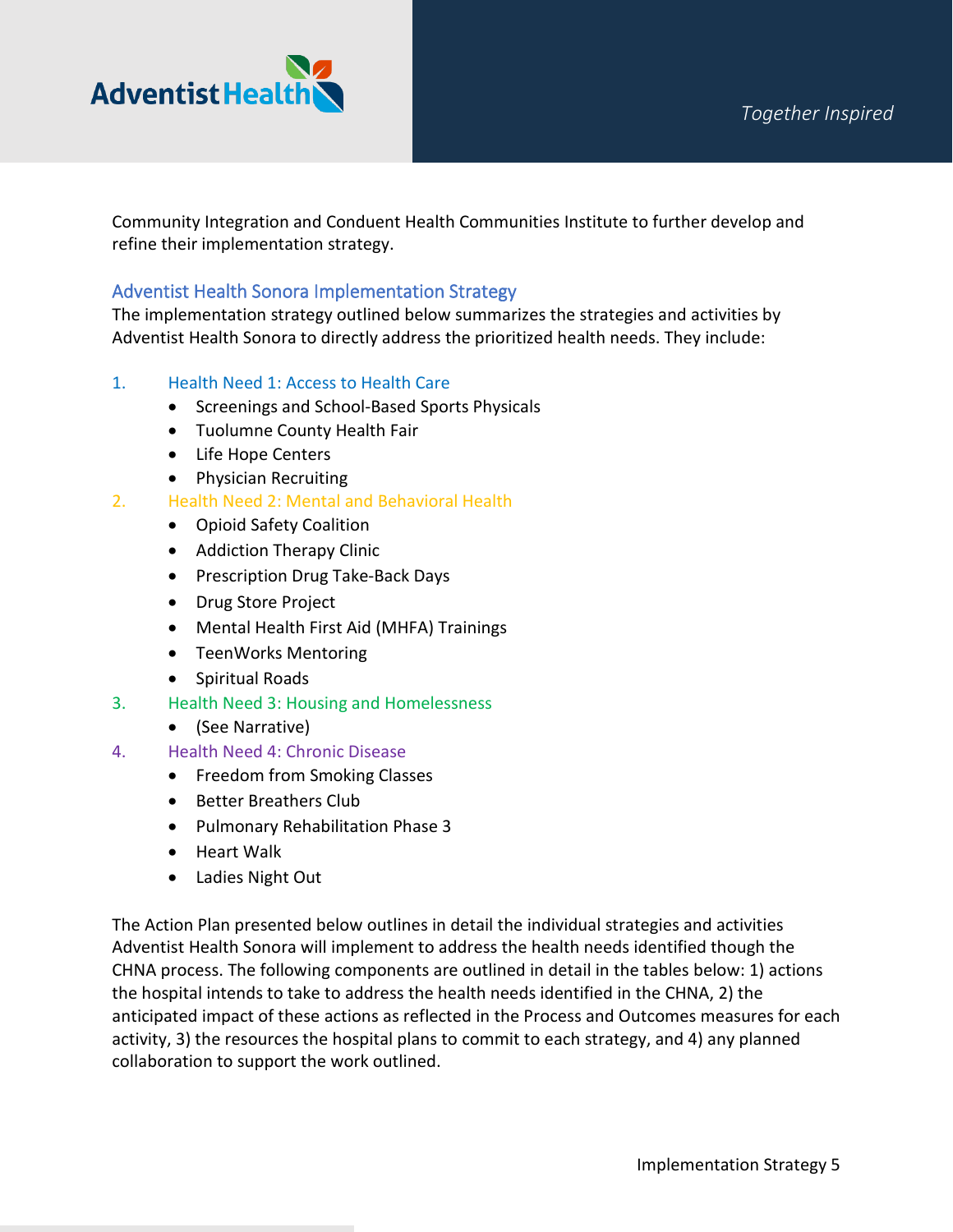

No hospital can address all the health needs identified in its community. Adventist Health Sonora is committed to serving the community by adhering to its mission, and using its skills, expertise and resources to provide a range of community-benefit programs. This Implementation Strategy does not include a specific plan to address the following significant health needs identified in the 2019 CHNA.

#### **Significant Health Needs – NOT Planning to Address**

1. Poverty: Adventist Health Sonora will not be addressing poverty directly as many aspects of poverty will be addressed in our current CHNA priorities.

# COVID 19 Considerations

The COVID-19 global pandemic has caused extraordinary challenges for Adventist Health hospitals and healthcare systems across the world, including keeping front-line workers safe, shortages of protective equipment, limited ICU bed space and developing testing protocols. They have also focused on helping patients and families deal with the isolation needed to stop the spread of the virus, and, more recently, vaccine roll-out efforts.

Adventist Health, like other healthcare systems, had to pivot its focus to meet the most urgent healthcare needs of its community during the pandemic, as well as reassess the ability to continue with some community-health strategies due to public-health guidelines for social distancing. Adjustments have been made to continue community-health improvement efforts as possible, while ensuring the health and safety of those participating. The Strategy Action Plan Grids on the following pages reflect updated activities for each strategy.

In FY21, Adventist Health as a system took the following actions in response to the needs created or exacerbated by COVID-19:

- 1. Began offering more virtual healthcare visits to keep community members safe and healthy
- 2. Developed an online symptom tracker to help community members determine if they may have COVID-19 or some other flu-type illness, and what steps to take
- 3. Was part of a community-wide effort by the local health system to vaccinate eligible community members to help stop the spread of the virus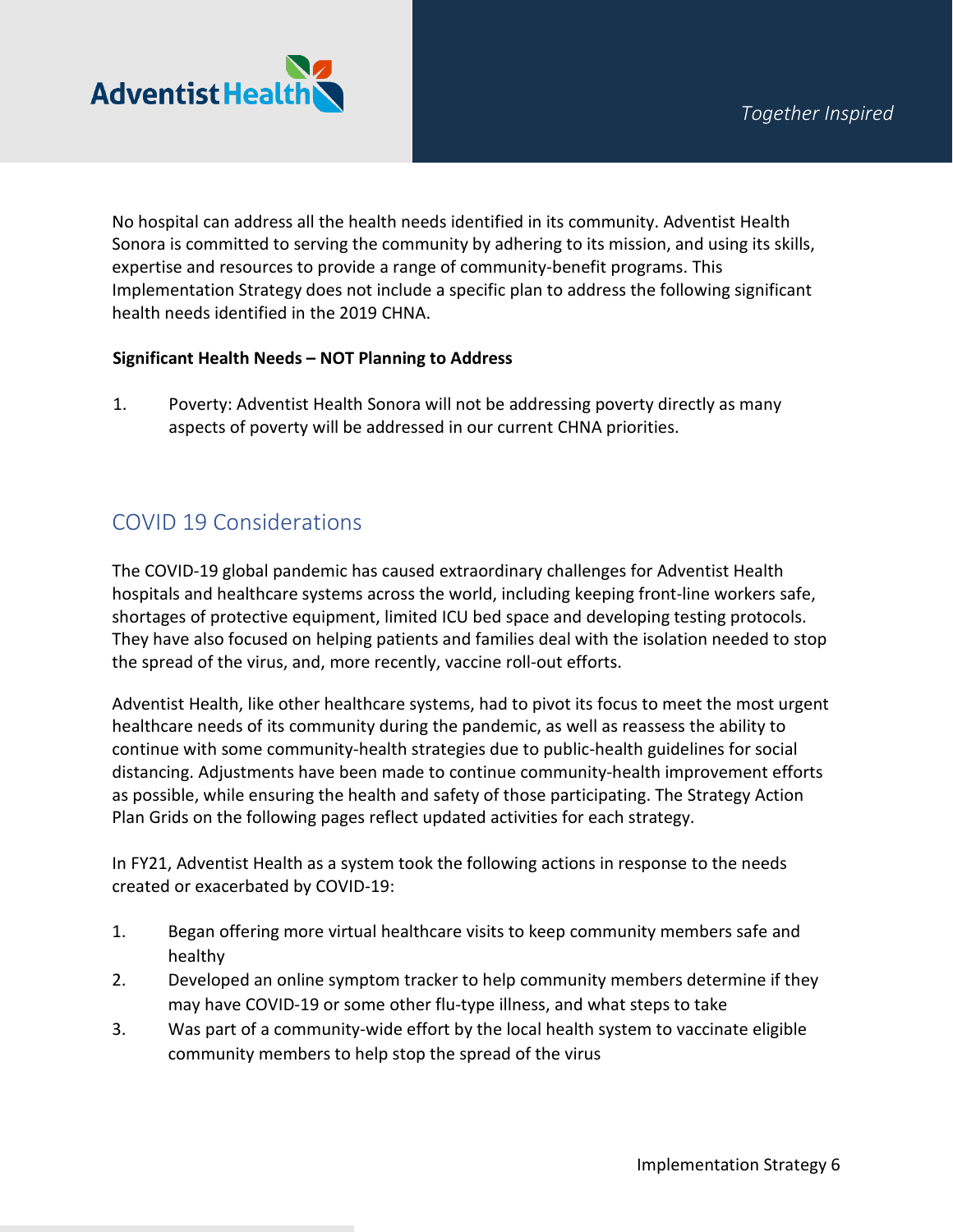

Additionally, Adventist Health Sonora took the following steps:

- 1. Worked within CDPH and CDC guidelines to create processes for screening staff, patients and visitors and also developed ways for families to stay connected with their loved ones who were being treated in our facilities.
- 2. Provided outpatient monoclonal antibody treatments for COVID-positive patients at our infusion center, using dedicated entrances and spaces to keep non-COVID patients safe.
- 3. Established processes for regularly testing staff and providing COVID tests for inpatients, surgery patients and symptomatic community members.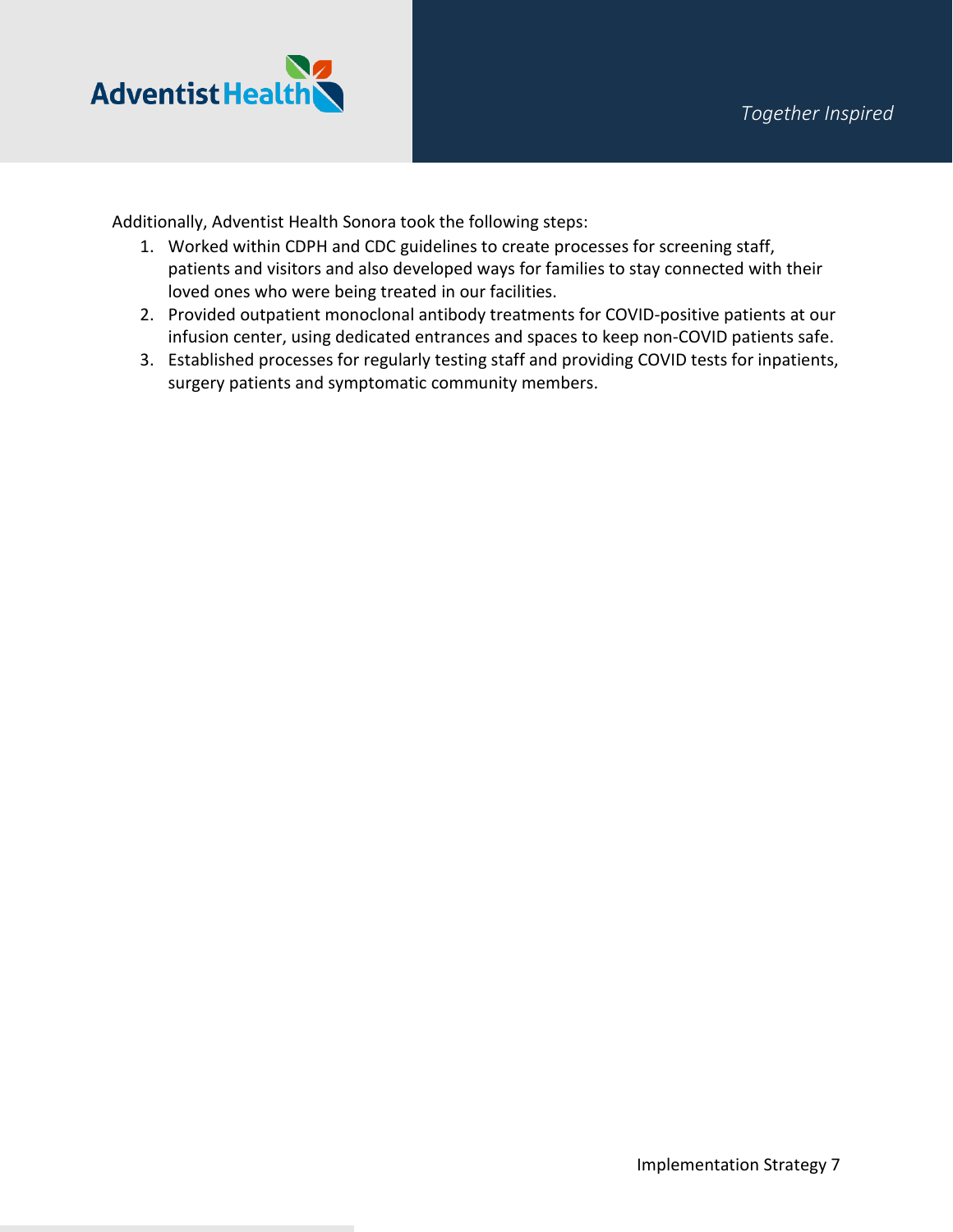

# Adventist Health Sonora Implementation Strategy Action Plan

### **PRIORITY HEALTH NEED: ACCESS TO CARE**

**GOAL STATEMENT: INCREASE ACCESS TO LOCAL HEALTH CARE THROUGH AN INCREASED NUMBER OF PROVIDERS AND REMOVING BARRIERS TO MEDICAL CARE.**

**Mission Alignment: (Well-being of People; Well-being of Places; Equity)** Well-being of people

### **Strategy 1: Increase number of access points to medical services and social services**

| Programs/<br><b>Activities</b>       | <b>Process Measures</b>                                                                                                                      | <b>Results:</b><br>Year 1 | <b>Short Term</b><br><b>Outcomes</b>                                                                                               | <b>Results:</b><br>Year <sub>2</sub>                                     | <b>Medium Term</b><br><b>Outcomes</b>                                                                          | <b>Results:</b><br>Year 3 |
|--------------------------------------|----------------------------------------------------------------------------------------------------------------------------------------------|---------------------------|------------------------------------------------------------------------------------------------------------------------------------|--------------------------------------------------------------------------|----------------------------------------------------------------------------------------------------------------|---------------------------|
| Retiring:<br>Physician<br>Recruiting | % growth of net new See narrative  Increase in primary See narrative<br>primary care<br>physicians<br># of specialty<br>services for elderly | below                     | care visits                                                                                                                        | below                                                                    | Ratio of<br>physicians to<br>population                                                                        |                           |
| New:<br>Community Info<br>Center     | Define populations<br>served<br>Establish stakeholders<br>Define services<br>offered                                                         | Vulnerable<br>populations | Secure location<br>Funding<br>Staffing<br>Marketing                                                                                | Partnered<br>with First 5<br>Tuolumne<br>County to<br>launch Unite<br>Us | # Individuals<br>connected with:<br><b>AH</b> services<br>Behavioral/<br>mental health<br>services<br>Benefits |                           |
| New: COVID<br><b>CLINICS</b>         | # of individuals<br>vaccinated<br>% of total<br>community<br>vaccinated                                                                      |                           |                                                                                                                                    | 9,700 does<br>administered                                               |                                                                                                                |                           |
| New: Project<br><b>HOPE</b>          | # of qualifying<br># of qualifying<br>community partner<br>referrals                                                                         | Vulnerable<br>populations | Create online<br>referral form<br>Engage recipients Below<br>in sharing story of<br>success<br>Follow up call for<br>status update |                                                                          | % of graduates<br>See Narrative who let us share<br>their story<br># of graduate<br>referrals to<br>program    |                           |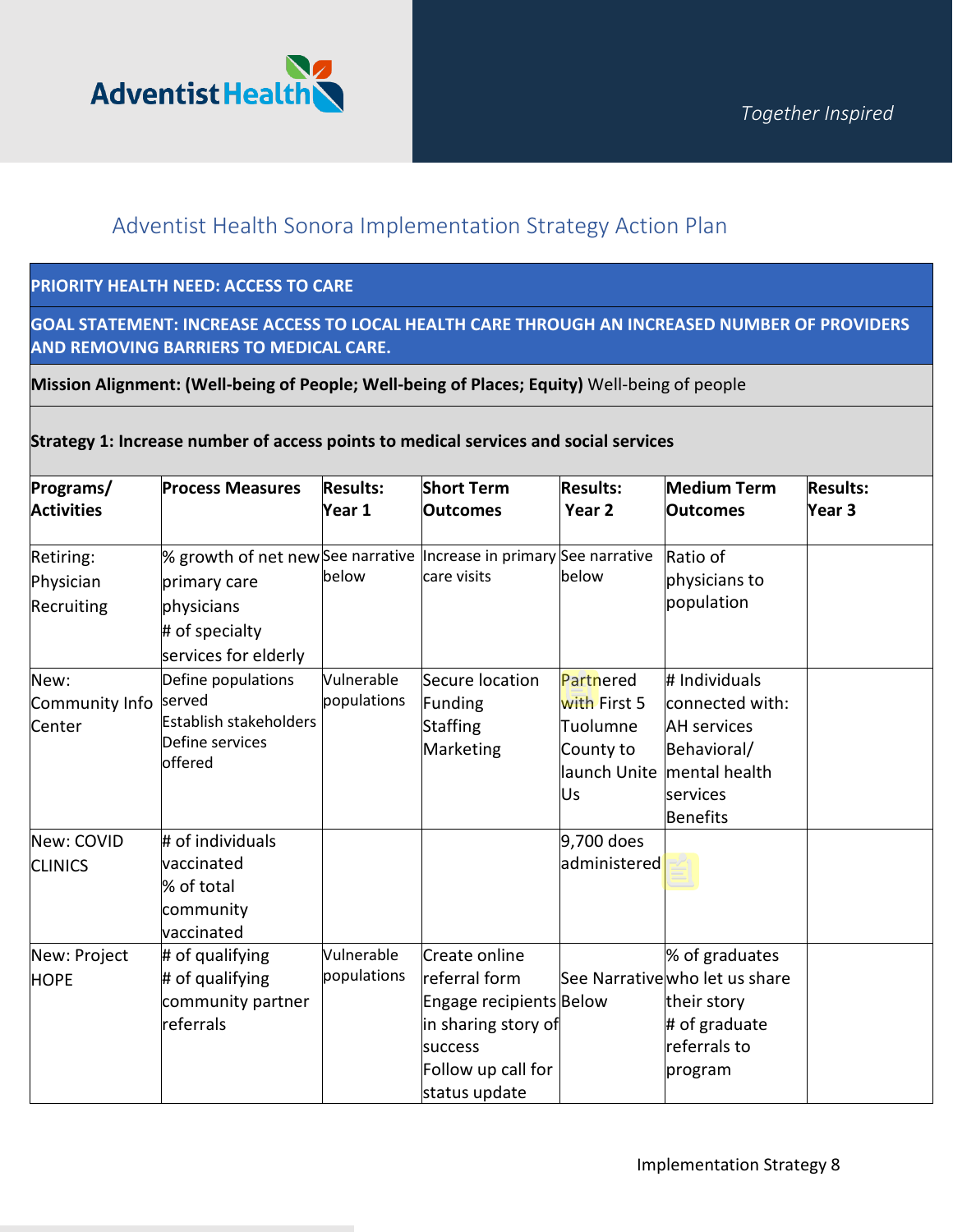

| <b>PRIORITY HEALTH NEED: ACCESS TO CARE</b>                                                   |                                                                                                                |  |  |  |  |  |  |
|-----------------------------------------------------------------------------------------------|----------------------------------------------------------------------------------------------------------------|--|--|--|--|--|--|
|                                                                                               | # of individuals                                                                                               |  |  |  |  |  |  |
|                                                                                               | who don't need                                                                                                 |  |  |  |  |  |  |
|                                                                                               | to come back                                                                                                   |  |  |  |  |  |  |
| Source of Data:                                                                               |                                                                                                                |  |  |  |  |  |  |
| AH Sonora, Tuolumne County Transportation and Discover Life Adventist Church<br>$\bullet$     |                                                                                                                |  |  |  |  |  |  |
| <b>Target Population(s):</b>                                                                  |                                                                                                                |  |  |  |  |  |  |
| $\bullet$ Broader community; vulnerable populations                                           |                                                                                                                |  |  |  |  |  |  |
| Adventist Health Resources: (financial, staff, supplies, in-kind etc.)                        |                                                                                                                |  |  |  |  |  |  |
| $\bullet$ Financial, staff, supplies, in-kind                                                 |                                                                                                                |  |  |  |  |  |  |
| Collaboration Partners: (place a "*" by the lead organization if other than Adventist Health) |                                                                                                                |  |  |  |  |  |  |
| • Schools Life Hope Centers, County of Tuolumne                                               |                                                                                                                |  |  |  |  |  |  |
|                                                                                               | CBISA Category: (A - Community Health Improvement; E - Cash and In-Kind; F - Community Building; G - Community |  |  |  |  |  |  |
| Benefit Operations)                                                                           |                                                                                                                |  |  |  |  |  |  |
| AEFG<br>$\bullet$                                                                             |                                                                                                                |  |  |  |  |  |  |

### **Strategy Results 2021:**

Restrictions on gatherings along with distancing guidelines brought a halt to school sports (and, thus, to school-based sports physicals), and events including the Tuolumne County Health Fair and Life Hope Centers.

Project HOPE (which stands for Health, Outreach, Prevention and Education) is a charitable fund administered by AHS's Community Well-being Department. Due to the pandemic, Project HOPE's outreach component has grown in scope to assist community members facing financial hardship. Project HOPE has provided applicants with payment of medical bills, purchases of medical equipment, transportation and lodging for patients, and other health-supporting assistance.

In 2021, 11 providers were onboarded. Providers were added into the following areas; gastroenterology, occupational medicine, physical medicine & rehabilitation, primary care, radiation oncology, urology, and wound care.

The Community Information Center, a project of the County of Tuolumne and still in its planning stages, will be a walk-in resource hub of community well-being information and assets. Our primary focus is partnering with First 5 Tuolumne County on launching Unite Us as a "no wrong door of entry" and data dashboard for all existing social services in the county.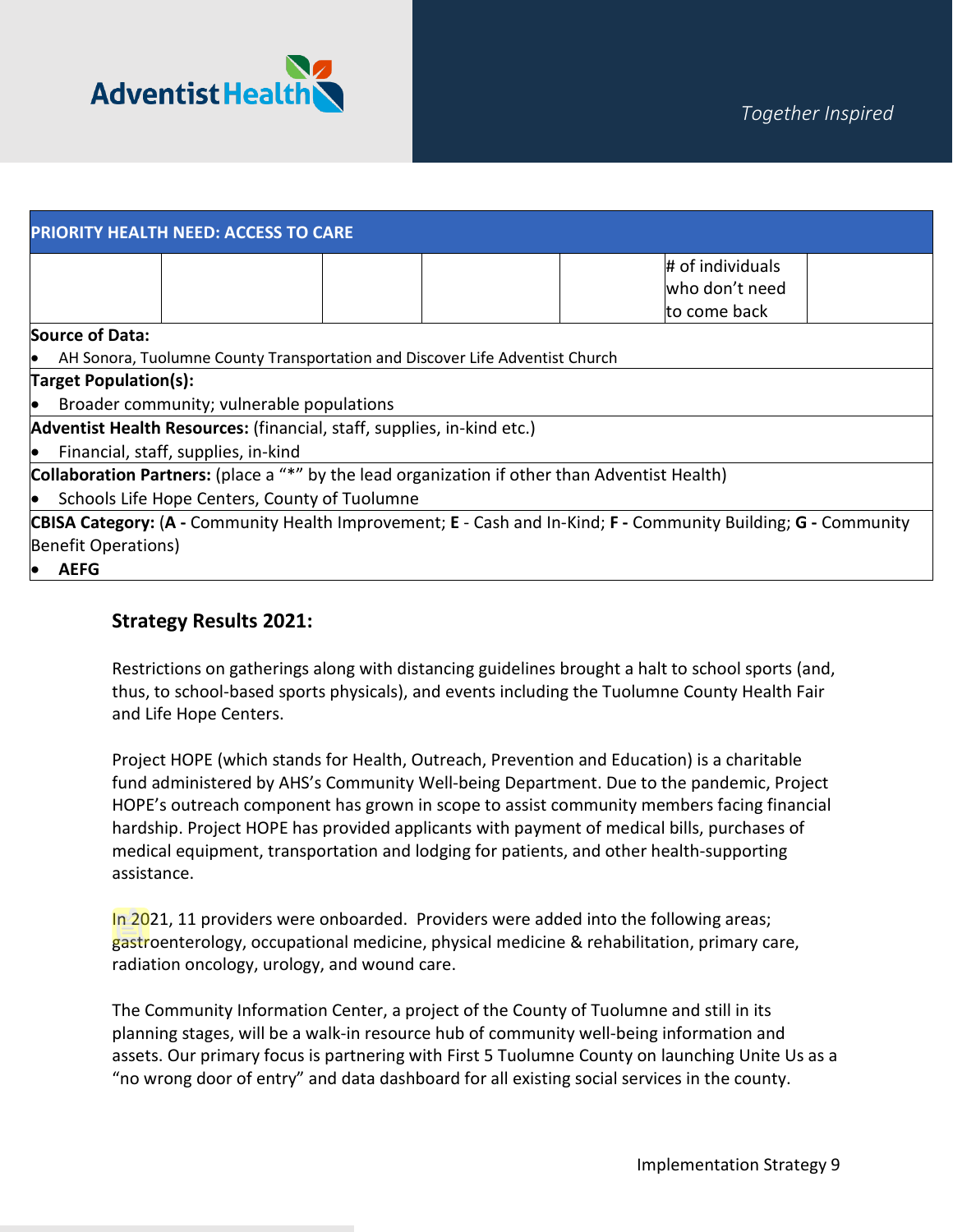

#### **PRIORITY HEALTH NEED: MENTAL AND BEHAVIORAL HEALTH**

#### **GOAL STATEMENT: INCREASE ACCESS TO CLASSES AND CARE PERTAINING TO MENTAL AND BEHAVIORAL HEALTH**

**Mission Alignment: (Well-being of People; Well-being of Places; Equity)** Well-being of people

**Strategy 1: Raise awareness of substance misuse and increase efforts in mental health screening creating more opportunities for healthful choices**

| Programs/<br><b>Activities</b>       | <b>Process Measures</b>                                                                                                                     | <b>Results:</b><br>Year 1  | <b>Short Term</b><br><b>Outcomes</b>                                             | <b>Results:</b><br>Year 2                          | <b>Medium Term</b><br><b>Outcomes</b>                                                                          | <b>Results:</b><br>Year 3 |
|--------------------------------------|---------------------------------------------------------------------------------------------------------------------------------------------|----------------------------|----------------------------------------------------------------------------------|----------------------------------------------------|----------------------------------------------------------------------------------------------------------------|---------------------------|
| Retiring: Opioid<br>Safety Coalition | # meetings                                                                                                                                  | See<br>narrative<br>lbelow | Decrease<br>prescriptions of<br>opioids                                          | Launch of<br>Red<br>Feather<br>Opioid<br>Coalition | <b>Reduction in OD</b><br>deaths                                                                               |                           |
| On hold: Drug<br>Store Project       | # $8th$ grade students<br>attending                                                                                                         | See<br>narrative<br>below  | Increase in<br>knowledge of risky Narrative<br>behaviors through below<br>survey | See                                                | Reduction in teen<br>smoking and drug use<br>or decrease in ED<br>drug-related visits for<br>children under 18 |                           |
| New: ACEs Pilot<br>Program           | Establish workgroup<br>and site teams<br><b>Readiness</b><br>assessment for<br>alignment<br><b>Readiness</b><br>assessment for<br>resources |                            | Gaps Analysis for<br>network of care                                             | See<br>Narrative<br><b>Below</b>                   | # of child referrals<br># of child screenings                                                                  |                           |

**Source of Data:** 

YES! Partnerships, Tuolumne County Superintendent of Schools, Tuolumne County Sheriff's Office, Tuolumne County Public Health, TeenWorks Mentoring

**Target Population(s):**

Broader community

**Adventist Health Resources:** (financial, staff, supplies, in-kind etc.)

Financial, staff, supplies, in-kind

**Collaboration Partners:** (place a "\*" by the lead organization if other than Adventist Health)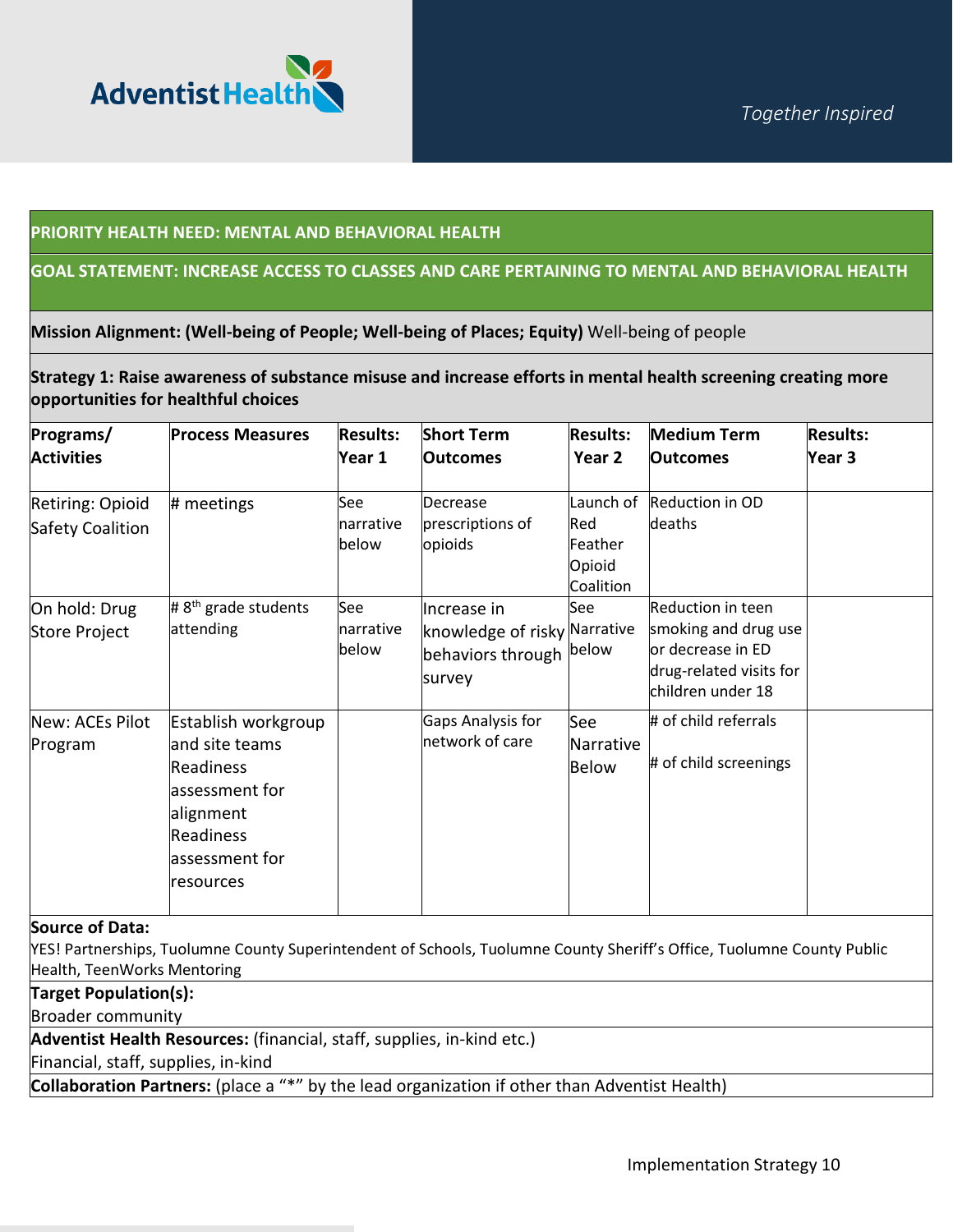

#### **PRIORITY HEALTH NEED: MENTAL AND BEHAVIORAL HEALTH**

YES! Partnerships, Tuolumne County Public Health, TeenWorks Mentoring, Tuolumne County Superintendent of Schools

**CBISA Category:** (**A -** Community Health Improvement; **E** - Cash and In-Kind; **F -** Community Building; **G -** Community Benefit Operations)

**AEFG**

#### **Strategy Results 2021:**

The Opioid Safety Coalition restarted as the Red Feather Opioid Coalition under the leadership of Dr. Kimberly Freeman of the Mathiesen Memorial Health Clinic.

The Drug Store Project, an anti-substance abuse program aimed at eighth graders, currently is on hold due to gathering restrictions and distancing requirements but will be reinstated in the future.

The ACEs Pilot Program is new to AHS's strategy to improve access to mental and behavioral health. AHS pediatricians screen children for adverse childhood experiences (ACEs), resulting in a score that can prompt referrals to mental and behavioral health care and other support services for children and their families.

Prescription Drug Take-back Days are ongoing. The most recent, hosted by the U.S. Drug Enforcement Administration, was held April 24, 2021. Additionally, AHS has drug take-back containers in its pharmacies.

Tuolumne County Behavioral Health has instituted a new service, Mobile Triage Response, to divert individuals in mental health crisis form going to the hospital emergency department to obtain outpatient services and provide brief case management and outreach to at-risk youth and adults such as homeless persons.

AHS continues to sponsor TeenWorks Mentoring, a program that provides faith-based mentoring to at-risk youth, and Spiritual Roads, a faith-based recovery program.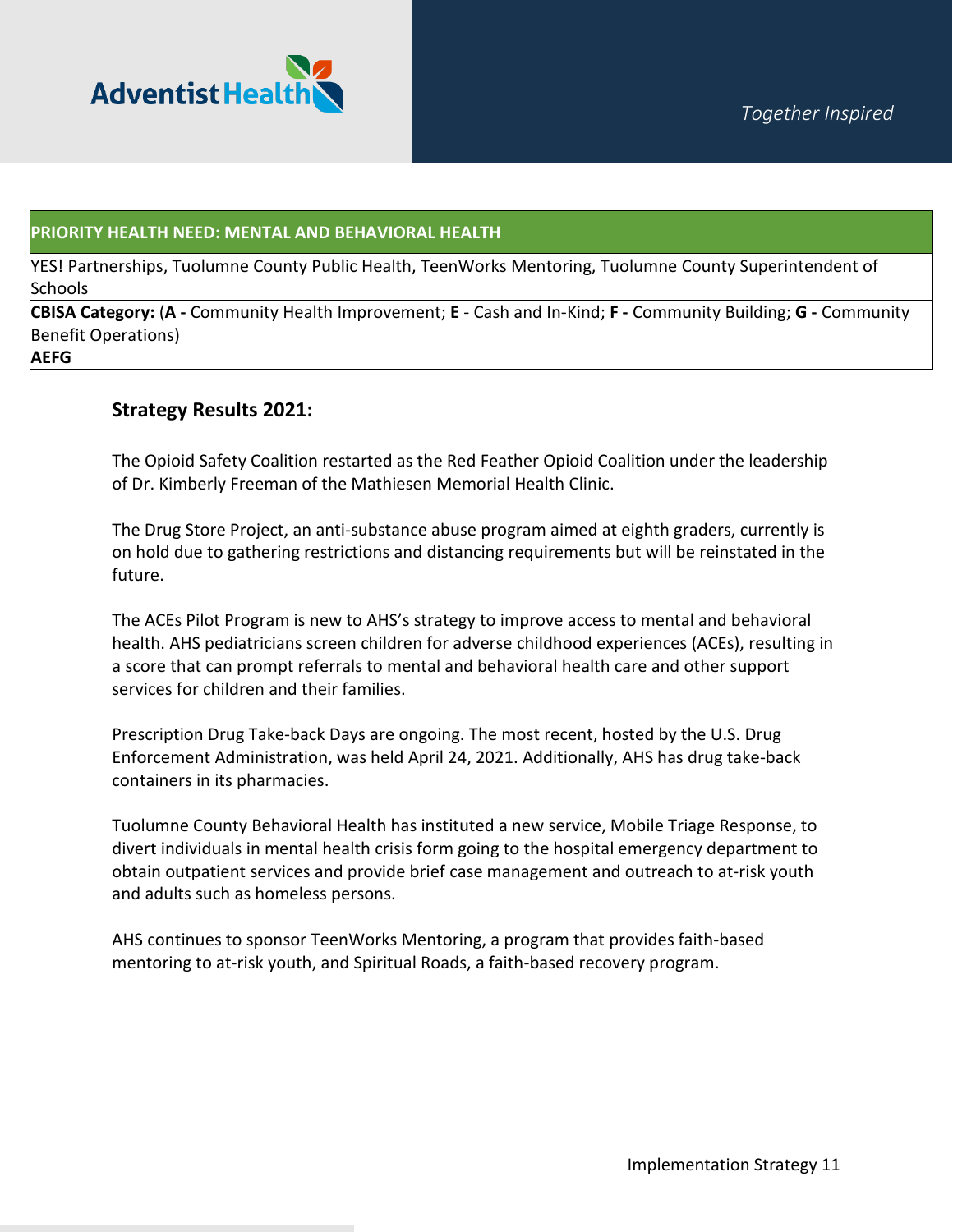

#### **PRIORITY HEALTH NEED: Housing and Homelessness**

#### **GOAL STATEMENT: INCREASE ACCESS TO SHELTERS, TINY HOMES, AND AFFORDABLE HOUSING THROUGH STRATEGIC PARTNERSHIPS**

**Mission Alignment: (Well-being of People; Well-being of Places; Equity)** Well-being of places

**Strategy 1: Partner with county and local programs to have a greater impact on creating access to shelter and housing.**

| Programs/<br><b>Activities</b>           | <b>Process Measures</b>                                                                                | <b>Results:</b><br>Year 1        | <b>Short Term</b><br><b>Outcomes</b>                                                                                         | <b>Results:</b><br>Year 2        | <b>Medium Term</b><br><b>Outcomes</b> | <b>Results:</b><br>Year 3 |
|------------------------------------------|--------------------------------------------------------------------------------------------------------|----------------------------------|------------------------------------------------------------------------------------------------------------------------------|----------------------------------|---------------------------------------|---------------------------|
| Project<br>Move to narrative Village.    | Resiliency Village Partner with County<br>and Resiliency<br># partners<br>#meetings                    | See<br>narrative<br>below        | <b>Establishment of a See</b><br>subcommittee for<br>the building out of below<br>tiny homes<br>#meetings of<br>subcommittee | <b>Inarrative</b>                | Building of first tiny<br>home        |                           |
| Camp Hope<br>Project<br>Add to narrative | Sponsor Give<br>Someone A Chance<br>to provide clean<br>water. # socks<br>#field kits<br>#hygiene kits | See<br><b>narrative</b><br>below | # of homeless<br>referrals to social<br>services                                                                             | <b>See</b><br>narrative<br>below | Decrease in PIT<br>homeless count     |                           |

#### **Source of Data:**

Give Someone A Chance, Resiliency Village, Tuolumne County Sheriff's Office, Tuolumne County Public Health

**Target Population(s):**

Vulnerable Population

**Adventist Health Resources:** (financial, staff, supplies, in-kind etc.)

Financial, Staff, Supplies, In-kind

**Collaboration Partners:** (place a "\*" by the lead organization if other than Adventist Health)

Give Someone A Chance, Resiliency Village, Tuolumne County Sheriff's Office, Tuolumne County Public Health

**CBISA Category:** (**A -** Community Health Improvement; **E** - Cash and In-Kind; **F -** Community Building; **G -** Community Benefit Operations)

**AEFG**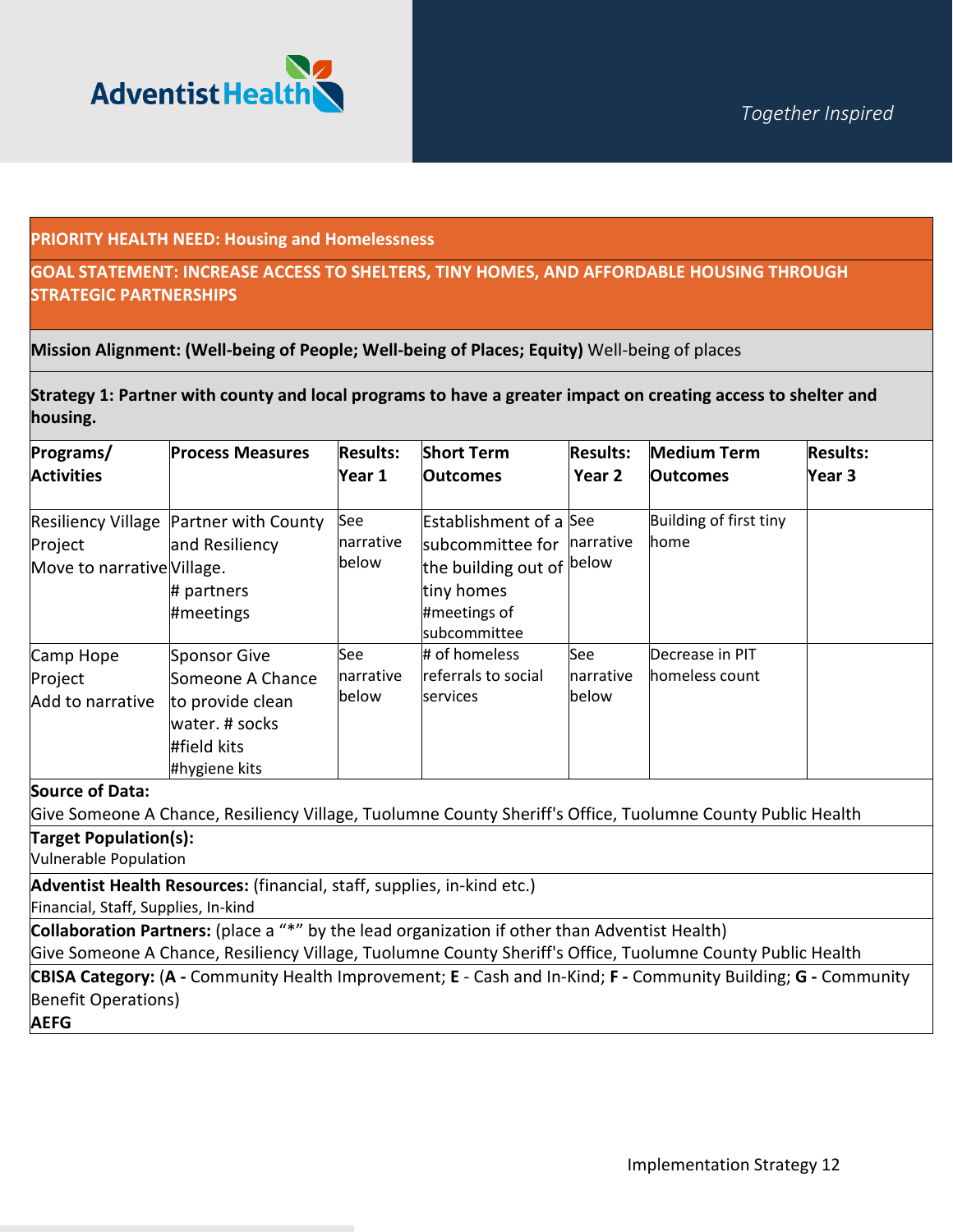

## **Strategy Results 2021:**

Adventist Health Foundation representatives are in the process of meeting with County of Tuolumne representatives to discuss the need for more affordable housing for families and vulnerable populations in the community. County of Tuolumne has secured a State Housing and Community Development Grant in the amount of \$500,000 through the No Place Like Home (NPLH) Program. These funds can be used in conjunction with other affordable housing financing to build an affordable housing rental complex in Tuolumne County. County staff will issue a Request for Proposals to select a qualified affordable housing developer who is interested in building affordable rental housing in the unincorporated area of Tuolumne County and utilizing the NPLH grant.

Adventist Health supports efforts to increase the amount of affordable rental housing for families in the community and owns an approximately 6.7-acre vacant parcel at the intersection of Greenley Road and Cabezut Road, APN 044-420-037, that is close to services and amenities.

Adventist Health hereby agrees to sell said parcel to a qualified affordable housing developer selected through the County's Request for Proposal process for the sole purpose of building affordable rental housing. The sale is contingent upon said developer and Adventist Health entering into a mutually agreeable Purchase and Sale or other binding Agreement.

#### **Housing and Homelessness**

The County of Tuolumne has taken the lead in providing initiatives, services and resources in addressing this community need; therefore, Adventist Health is no longer planning to address this directly. However, Adventist Health Sonora will continue to provide support and resources as appropriate.

#### **Resiliency Village**

Resiliency Village spent countless hours at the beginning of the 2021 looking at property, putting in bids, and being disappointed for various reasons with the results – Resiliency Village was turned down, or had to pull out of proposed deals when previously undisclosed issues were exposed. At the same time, they worked to build support by meeting with public officials and speaking to a variety of service clubs, community meetings, potential partners, and funders.

In February Resiliency Village was awarded a contract to work with Tuolumne County to manage the Room Key Program, which eventually led to housing and case managing 49 of the most medically vulnerable unsheltered people in the county. They were tasked with being a lead agency in clearing people out of Camp Hope. Adventist Health Sonora and Resiliency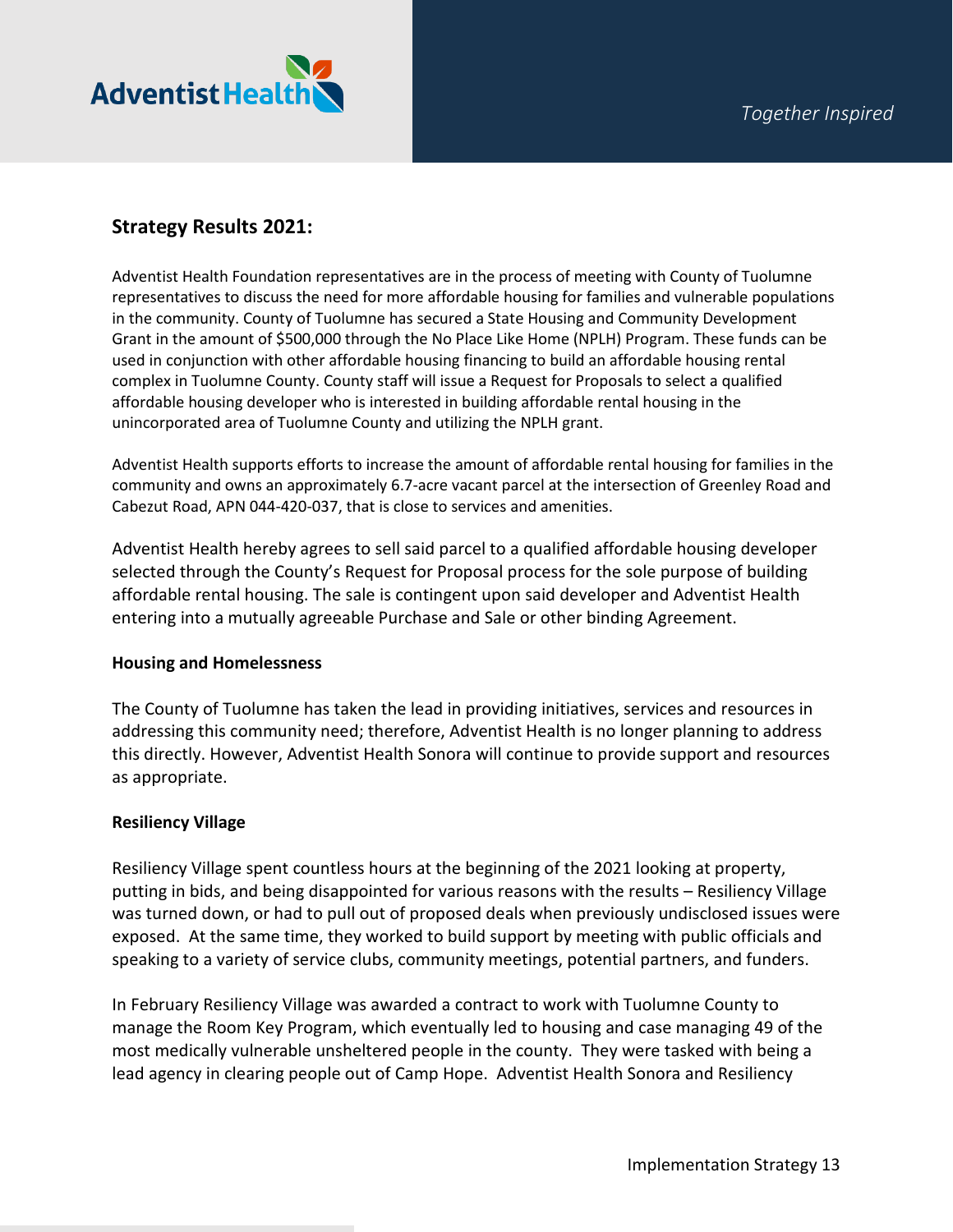

Village partnered to organize and support COVID-19 testing and vaccination clinics for people living outdoors as part of the effort to keep the community safe.

In May, with the help of sponsorship support from Adventist Health, Resiliency Village closed escrow on a permanent home. By December of 2021 and Resiliency Village has 10 Villagers with a roof over their heads for the holidays. They've been here for nearly four months and as pioneers in this new project to address a community need they have been working out what it takes to make the change from chronic, long-term homelessness to a sense of place and healing. They are improving their health, maintaining sobriety, completing high school graduation requirements, enrolling in Columbia College, strengthening literacy skills, applying for jobs, going to work, working out day-to-day problems, and maintaining a large household.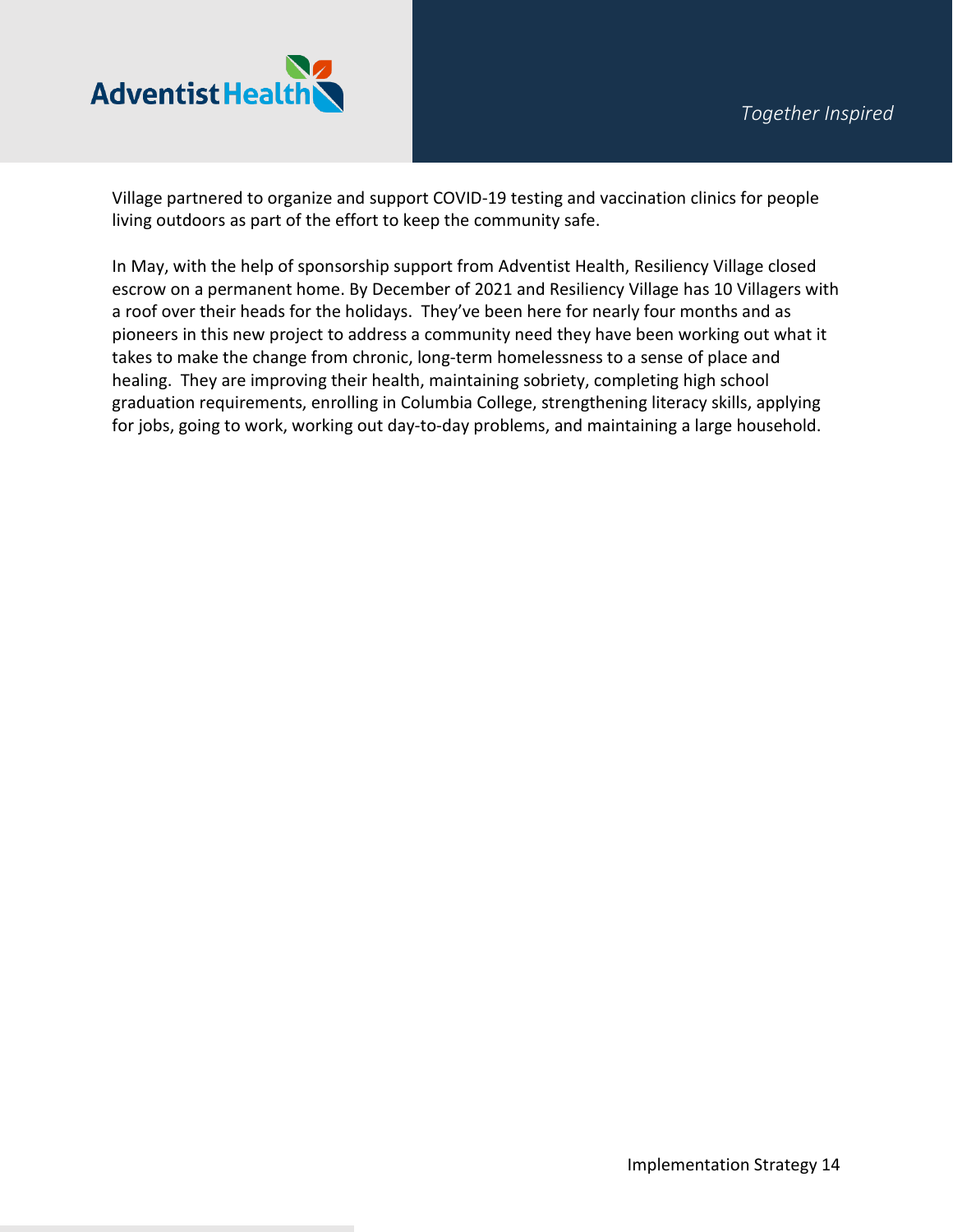

#### **PRIORITY HEALTH NEED: CHRONIC DISEASE**

#### **GOAL STATEMENT: REDUCE INCIDENCES OF CHRONIC DISEASE THROUGH EDUCATION**

#### **Mission Alignment: (Well-being of People; Well-being of Places; Equity)** Well-being of People

#### **Strategy 1: Increase support for local education addressing smoking, diabetes, asthma and cancer.**

| Programs/                                                          | <b>Process Measures</b>                                                                                          | <b>Results:</b>           | <b>Short Term</b>                                                       | <b>Results:</b>            | <b>Medium Term</b>                                                                                                | <b>Results:</b>   |
|--------------------------------------------------------------------|------------------------------------------------------------------------------------------------------------------|---------------------------|-------------------------------------------------------------------------|----------------------------|-------------------------------------------------------------------------------------------------------------------|-------------------|
| <b>Activities</b>                                                  |                                                                                                                  | Year 1                    | <b>Outcomes</b>                                                         | Year <sub>2</sub>          | <b>Outcomes</b>                                                                                                   | Year <sub>3</sub> |
| Retired due to<br>COVID: Freedom<br>from Smoking<br><b>Classes</b> | # of classes<br># of participants<br>Paused due to COVID                                                         | See<br>narrative<br>below | Increase in<br>knowledge based<br>on survey                             | See<br>Inarrative<br>below | Decrease hospital<br>readmissions for<br>smoking-related<br>respiratory illness                                   |                   |
| <b>Retired due to</b><br>COVID: Better<br><b>Breathers Club</b>    | # of classes<br># of participants Paused narrative<br>due to COVID                                               | See<br>lbelow             | Increase in<br>knowledge based<br>on survey                             | See<br>narrative<br>below  | Decrease hospital<br>readmissions for<br>chronic lung disease.<br>(Decrease ED visits for<br>uncontrolled asthma) |                   |
| Retired due to<br>COVID: Ladies<br>Night Out                       | Partner with local<br>businesses to raise<br>awareness for<br>women's health<br>Paused due to COVID              | See<br>narrative<br>below | Increase knowledge See<br>of breast cancer<br>symptoms and<br>behaviors | narrative<br>below         | Increase participation<br>for mammogram<br>screenings for women<br>over 40 of                                     |                   |
| <b>Blue Zones</b>                                                  | % Readiness<br>lassessment<br>completion<br># Roadshow<br>attendees<br>% Implementation of<br>Blue Zones roadmap |                           | Blueprint<br>development<br>Hire BZ positions                           | See<br>narrative<br>below  | Implementation of<br>Blueprint                                                                                    |                   |

#### **Source of Data:**

Tuolumne County Public Health, Adventist Health Sonora, American Red Cross

**Target Population(s):**

Broader community

**Adventist Health Resources:** (financial, staff, supplies, in-kind etc.)

Financial, staff, supplies, and in-kind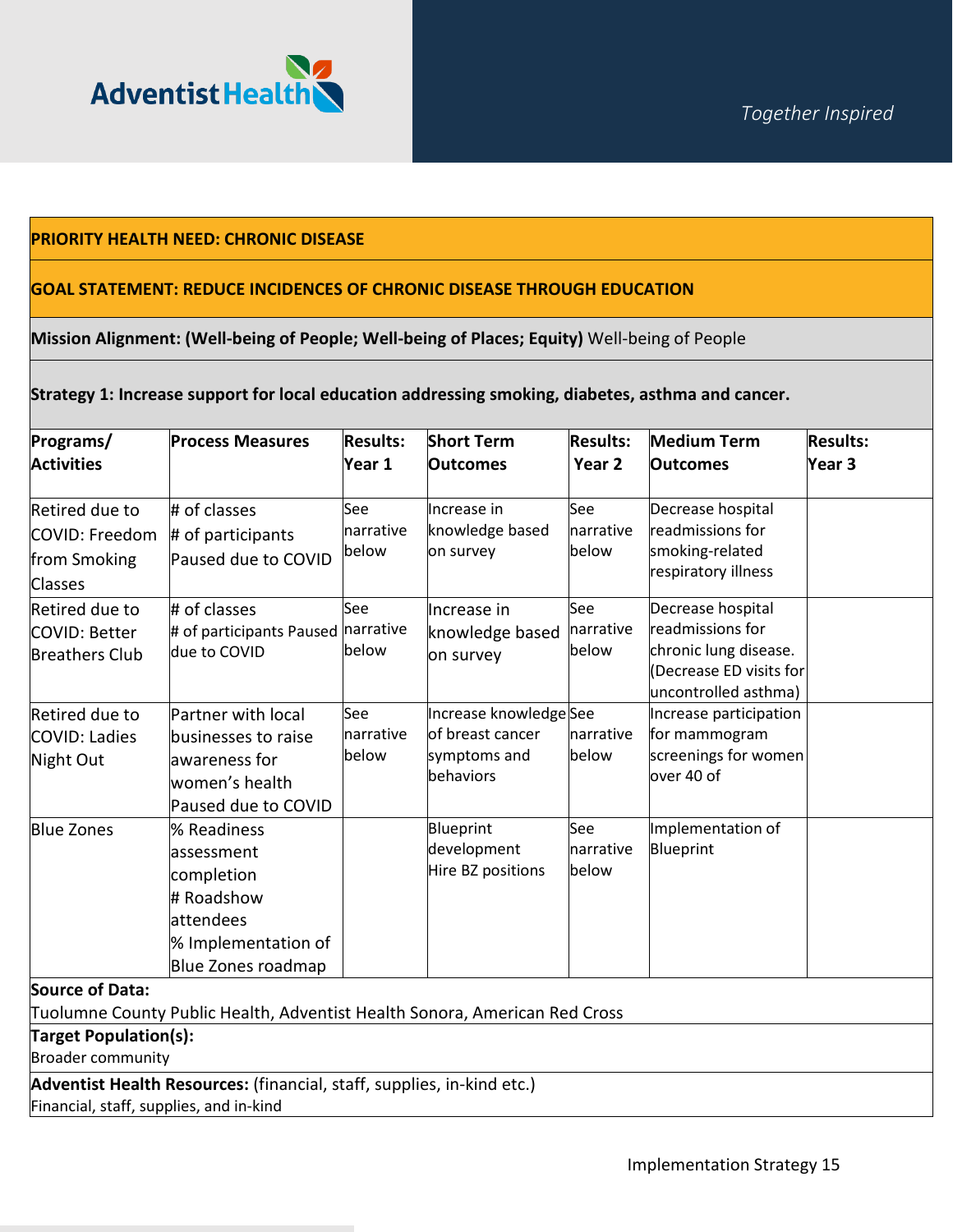

#### **PRIORITY HEALTH NEED: CHRONIC DISEASE**

**Collaboration Partners:** (place a "\*" by the lead organization if other than Adventist Health) Diana J. White Cancer Center, American Red Cross

**CBISA Category:** (**A -** Community Health Improvement; **E** - Cash and In-Kind; **F -** Community Building; **G -** Community Benefit Operations)

#### **AEFG**

#### **Strategy Results 2021:**

Chronic-disease-related activities that have been paused due to COVID restrictions include Freedom from Smoking classes, the Better Breathers Club, Ladies Night Out and Heart Walk. Pulmonary Rehab Phase 3 is ongoing.